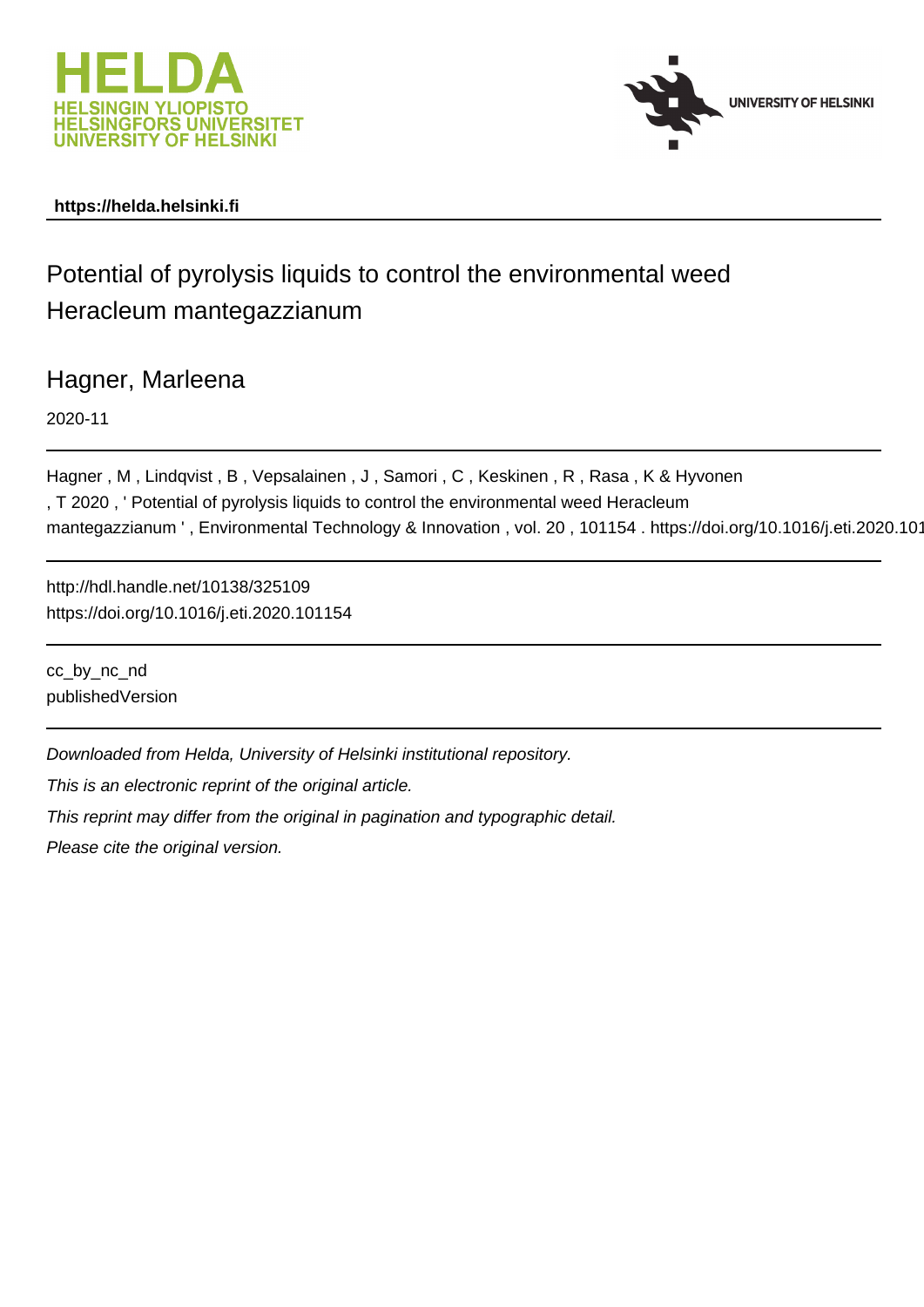Contents lists available at [ScienceDirect](http://www.elsevier.com/locate/eti)

# Environmental Technology & Innovation

journal homepage: [www.elsevier.com/locate/eti](http://www.elsevier.com/locate/eti)

# Potential of pyrolysis liquids to control the environmental weed *Heracleum mantegazzianum*

Marleena Hagner <sup>a,b,∗</sup>, Bengt Lindqvist ª, Jouko Vepsäläinen <sup>c</sup>, Chiara Samorì <sup>d</sup>, Riikka Keskinen <sup>a</sup>, Kimmo Rasa <sup>a</sup>, Terho Hyvönen <sup>a</sup>

<sup>a</sup> *Natural Resources Institute Finland (Luke), FI-31600 Jokioinen, Finland*

<sup>b</sup> *University of Helsinki, Faculty of Biological and Environmental Sciences, Ecosystems and Environment Research Programme, FI-15140 Lahti, Finland*

<sup>c</sup> *University of Eastern Finland, Faculty of Health Sciences, School of Pharmacy, FI-70211 Kuopio, Finland* <sup>d</sup> *University of Bologna, Department of Chemistry ''Giacomo Ciamician'', IT-48123, Ravenna, Italy*

#### a r t i c l e i n f o

*Article history:* Received 26 May 2020 Received in revised form 8 September 2020 Accepted 8 September 2020 Available online 10 September 2020

*Keywords:* Pyrolysis acid Pyroligneous acid Wood vinegar Slow pyrolysis Giant hogweed Invasive species

### a b s t r a c t

Replacement of synthetic pesticides with biochemical alternatives and other biological and mechanical control methods represents a future need in plant protection. We investigated if slow pyrolysis liquids (PL) originating from hardwoods, which contain a wide range of organic compounds, can be used to control giant hogweed (*Heracleum mantegazzianum*) either by (i) spraying directly on the seeds (*Carum carvi* seeds used as substitute) and seedlings or by (ii) covering seedlings with PL-containing mulching material (PLM). The effectiveness of the methods was evaluated in laboratory and greenhouse experiments using seedlings of various ages, PLs produced from aspen (*Populus* sp.), birch (*Betula sp*.) and willow (*Salix* sp.) and various PL/PLM application doses. In addition, the biodegradation of birch-derived PL was investigated. All tested liquids inhibited *C. carvi* seed germination effectively when used at > 20% concentrations and only slight differences existed among PLs produced from different biomasses. Direct spraying of PL on *H. mantegazzianum* seedlings was ineffective. PLM (containing 7.5%–40% of PL) inhibited seedling development effectively. Birch PL was readily biodegradable. Further product development is needed because the chemical composition of the PLs in PLM and their modes of action are poorly understood. The weed-inhibiting effect of PLM likely results from the PL and the mechanical barrier constituted by PL-bound peat fibers. © 2020 The Author(s). Published by Elsevier B.V. This is an open access article under the CC

BY-NC-ND license (<http://creativecommons.org/licenses/by-nc-nd/4.0/>).

#### **1. Introduction**

Herbicides are widely used to manage environmental weeds. However, due to increased concern about environmental and human risks linked to synthetic herbicides (Nicolopoulou-Stamati et al., 2016) several steps to reduce their use have been conducted in the European Union (EC, 2009; EPRS, 2019). Recently, for example, the use of glyphosate – the most used herbicide in the world – has been restricted in public parks, playgrounds and gardens and a total ban of its use may follow in the near future. Because glyphosate plays a key role in the control of both arable and environmental weeds worldwide, there is an urgent need for novel compensatory weed control methods.

∗ Corresponding author at: Natural Resources Institute Finland (Luke), FI-31600 Jokioinen, Finland.

*E-mail address:* [marleena.hagner@luke.fi](mailto:marleena.hagner@luke.fi) (M. Hagner).

<https://doi.org/10.1016/j.eti.2020.101154>







*Abbreviations:* PL, Pyrolysis Liquid; BPL, Pyrolysis Liquid Produced from Birch; APL, Pyrolysis Liquid Produced from Aspen; WPL, Pyrolysis Liquid Produced from Willow; PLM, The Mulching Material Comprised of Peat Fibers, Water and Pyrolysis Liquid; PAH, Polyaromatic Hydrocarbon

<sup>2352-1864/© 2020</sup> The Author(s). Published by Elsevier B.V. This is an open access article under the CC BY-NC-ND license ([http://creativecommons.](http://creativecommons.org/licenses/by-nc-nd/4.0/) [org/licenses/by-nc-nd/4.0/\)](http://creativecommons.org/licenses/by-nc-nd/4.0/).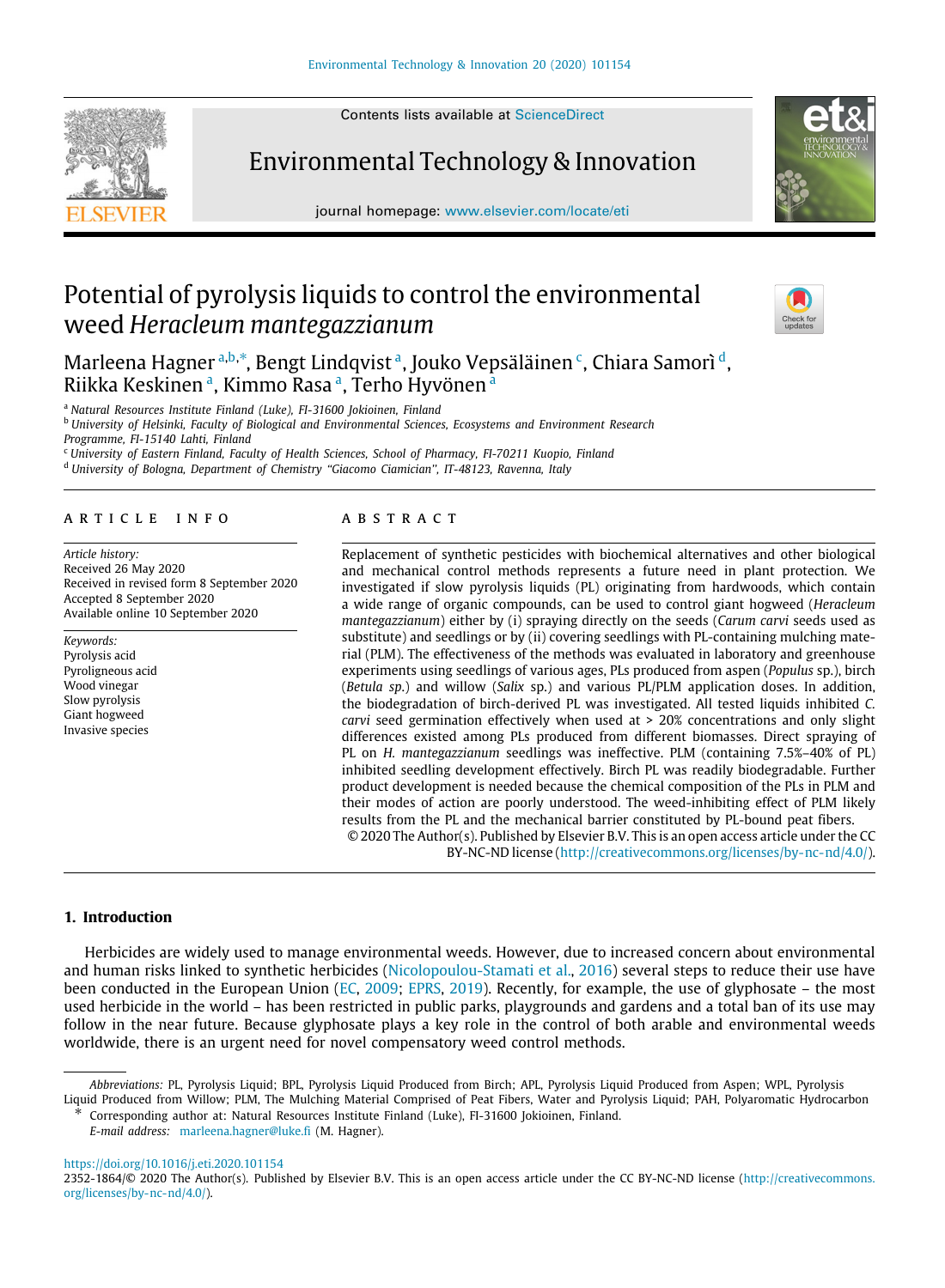One of the most challenging weed problems is represented by the giant hogweed (*Heracleum mantegazzianum*) (Sommier and Levier), which is a highly invasive weed whose presence may lead to a reduction in local plant biodiversity (Page et al., 2006), causing considerable economic damage and sometimes also representing a health hazard to humans (burns) (CABI, 2019; Nielsen et al., 2005). *H. mantegazzianum* is native to the southern slopes of the western Greater Caucasus in southern Russia and Georgia. However, during recent decades it has spread widely throughout northern Europe, with a continually increasing distribution explained partly by rising winter temperatures in Europe (Collingham et al., 2000; Nielsen et al., 2008; Pysek and Prach, 1993). Effective control methods are still under development to restrict its spread and to reduce its adverse impacts. In the EU, *H. mantegazzianum* is included in the recently launched list of Invasive Alien Species of Union concern (EU, 2017), which obliges EU countries to restrict the distribution or eradicate a species. This calls for innovations for appropriate novel control methods (Barzman et al., 2015).

One promising innovation is the development of biopesticides that rely on plant-based molecules. However, the number of practical applications is limited to date. Pyrolysis liquids (PL) are by-products of slow pyrolysis, where various biomasses are converted at elevated temperatures in an oxygen-poor atmosphere into fuel gases, chemicals and carbonrich products (Fagernäs et al., 2012). PLs collected at pyrolysis reactor temperatures below 280 ◦C that contain, for example, a wide range of organic compounds like acids, but a low content of tars (oils), constitute a potential plant-based biopesticide for weed control (Hagner et al., 2020b). Earlier studies showed that PLs can be used as a snail repellent (Hagner et al., 2020b; Lindqvist et al., 2010; Tiilikkala et al., 2010) and to control insects, bacteria and fungi (Hossain et al., 2015; Ibrahim et al., 2013; Oramahi and Yoshimura, 2013; Yatagai et al., 2002). Another way to utilize PLs in weed management is to mix them with some organic material, e.g. peat, to create a novel mulching material. In our previous study the efficiency of PL containing mulching material (PLM) for controlling various agricultural weeds was demonstrated in the greenhouse and under field conditions (Hagner et al., 2020a). We suggested that the effect is at least partly due to the high acid content of PLs (Hagner et al., 2020b). A PL containing mulch was recently patented (Finnish patent no. FI127775 (B), international application WO2018108681 (A1)). However, its usability and efficacy under field conditions against various weeds requires more scientific evidence.

To be accepted as a biopesticide, the efficacy of the compound against the target pests must be ensured. A herbicidal effect of PL on *H. mantegazzianum* has not been tested previously. As the used feedstock material largely affects the composition of a PL, also its efficacy against weeds can vary significantly (Hagner et al., 2020b). Consequently, there is a need to establish the best available feedstock material to optimize the quality and ensure the effectiveness of PLs on weeds. Before commercialization and large-scale use, the environmental safety, including residue management and biodegradability of any developed biopesticides, must be demonstrated. Few studies have focused on biodegradation of PLs. Blin et al. (2007), Campisi et al. (2016) and Oasmaa et al. (2012) reported 40%–62% biodegradation of fast or intermediate pyrolysis bio-oils (most also including the tar component) after 28 days. However, only very few degradation data are available for slow PLs (Campisi et al., 2016). All the previously cited studies were conducted under laboratory conditions in an aerobic aqueous medium with optimal conditions for microbes to degrade pyrolysis oils (OECD, 1992). To our knowledge, degradation studies conducted under realistic field conditions and using the liquids collected at low temperatures (without the oily fraction) are almost absent.

The main idea behind this study was to test the efficacy of PL – sprayed as such or applied as a component of novel mulching material (PLM) – for controlling of environmental weeds. As the control of *H. mantegazzianum* populations requires elimination of seeds and seedlings, the effect of PL was tested on both. In the laboratory experiment, we investigated the efficacy of three PLs produced from different feedstocks [birch (*Betula* sp.), aspen (*Populus* sp.) and willow (*Salix* sp.)] on germination of caraway seeds (*Carum carvi*) used to substitute for *H. mantegazzianum*. In the greenhouse, the efficacy of PL derived from birch was tested against *H. mantegazzianum* seedlings of various ages. Two different approaches were used, either direct spraying or application as a component of PLM (PL concentration 0%–40%, peat as mulching material). Due to the absence of *in situ* degradation studies, we also investigated the degradation and residues of mulch containing PL under laboratory and field conditions. We hypothesized that (1) herbicidal efficacy of PLs derived from different feedstocks varies; based on our earlier findings (Hagner et al., 2020b) we assumed that (2) the acid concentration of PLs dominate the weed control capacity, (3) the efficiency of PLM in weed control increases with increasing concentration of PL and (4) the main components of PL are quickly degraded in the soil. *H. mantegazzianum* was selected as a model species because it is the strongest competitor among invasive herbaceous environmental weeds in Finland.

#### **2. Materials and methods**

#### *2.1. Composition of the slow pyrolysis liquids*

Slow pyrolysis liquid used in the experiments (see below) was produced from birch (*Betula* sp.) wood (BPL) in a commercial producers' continuous retort C (450 °C, holding time 2 h) as described by Fagernäs et al. (2012). During the slow pyrolysis, a composite sample of the total distillate was collected and after settling for two weeks, the aqueous and tar fractions were separated by 30% water addition and decanting. Only the aqueous fraction was used in the experiments (Table 1). The BPL used in the greenhouse and biodegradation experiments was from the same batch. The BLP used in the germination experiment (see below) originated from a later but similarly produced batch. In the germination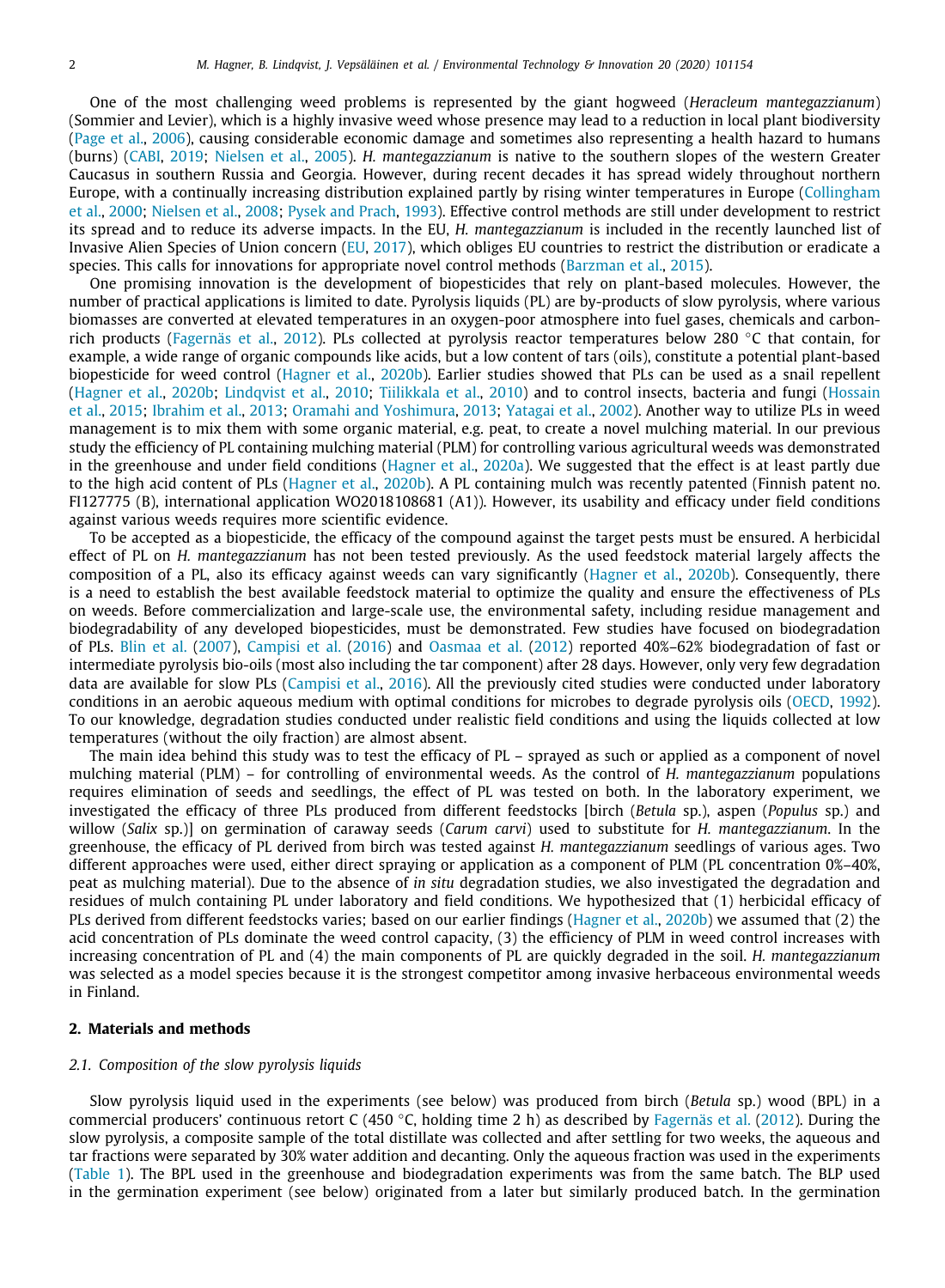#### **Table 1**

Characteristics of birch pyrolysis liquid (BPL) used in seedling experiments and biodegradation analyses.

|                               | BPI.            |
|-------------------------------|-----------------|
| Density (g ml <sup>-1</sup> ) | 1.13            |
| Pyrolytic lignin (weight %)   | 4.3             |
| Brix densimetry (weight %)    | 49              |
| $N$ (weight $\%$ )            | $0.12 \pm 0.02$ |
| $C$ (weight $\%)$             | $22.2 \pm 0.2$  |
| Total acids (weight %)        | 11.2            |
| Phenols (weight %)            | 2.4             |
| Furans (weight %)             | 0.5             |
| рH                            | 2.8             |



**Fig. 1.** A representative 1H NMR spectrum from a soil sample taken from 5–10 cm depth at four weeks after mulching the soil surface with PLM3.5. Based on chemical shifts type of compounds (functional groups) present in the sample is possible to determine, e.g. aldehyde signals are at 9–10 ppm. Based on TSP (25 µl, 20 mM, nine protons) reference signal integral at 0 ppm concentrations of each selected compounds, e.g. formic acid (integral 4.3, volume 500  $\mu$ l, one proton) is possible to calculate.

experiment, also slow PLs produced from willow (*Salix* sp.) and aspen (*Populus* sp.) were included. Willow (WPL) and aspen (APL) PLs were produced in a laboratory scale batch-type slow pyrolysis unit where the reactor was indirectly heated electrically in an oven. Before processing, the raw materials were dried (70 ◦C). Oven temperature was controlled to rise at approximately 8 °C min<sup>−1</sup>. To obtain liquids with a high content of organic acids and a low content of tars (and polyaromatic hyrdocarbons (PAHs), see below), reactor temperature was maintained in 270–280 ◦C for 54 min, and liquids were collected at reactor temperatures below 280 °C. Thereafter pyrolysis process was continued to higher temperatures in order to produce biochar.

Total acidity of the BPL, APL and WPL was determined by titration with 1 M sodium hydroxide (NaOH) that was added in aliquots of 25 meq l<sup>−1</sup> to continuously magnetically stirred samples, while recording the pH of the solution after each addition. The equivalence points of the obtained titration curves were determined by finding the inflection point using a second-derivative method. The total acidities were calculated as acetic acid equivalents (weight%) (Table 2).

The organic compounds in BPL, APL and WPL used in the germination experiment were analyzed by using proton (1H) nuclear magnetic resonance (NMR) spectroscopy (Table 2). NMR spectroscopy is a fast, low cost and reliable method to analyze concentrations of any soluble organic compound. PLs were dissolved into CD3OD (1 ml), 500 µl of this solution was transferred to a 5 mm NMR tube followed by adding sodium salt of 3-(trimethylsilyl)propionic acid-2,2,3,3-d4 acid (TSP,  $25 \mu$ , 20 mM) as an internal standard. 1H NMR spectra were measured by using a 600 MHz Bruker instrument equipped with a cryo-probe and standard pulse sequence in which scans numbered 16 (NS) and relaxation delay between pulses was 10 s (D1). After phase and baseline corrections, selected signals from spectra were integrated and concentrations calculated based on TSP signal (Fig. 1). In addition, PLs were analyzed by Eurofins Nab Labs Ltd (Finland) for 16 PAH compounds usually monitored by the US Environmental Protection Agency (EPA). For this, 2 g liquid samples were extracted with hexane, after addition of four deuterated PAH compounds (naphthalene-d8, anthracene-d10, chrycened12 and dibenzo[a,h]anthracene-d14) as internal standards. The extracts were further cleaned by DMSO liquid–liquid partitioning and subjected to SIM mode GC/MS analysis. The runs were performed with an Agilent 5973 GC/MS system, equipped with an HP-5MS capillary column (25 m x 0.2 mm, film thickness 0.33  $\mu$ m). The temperature program applied was 1 min at 60 °C, 8 °C min<sup>−1</sup> to 300 °C, and 10 min at 300 °C. The splitless injection technique was used. The detection limit for this method is 0.1 µg ml<sup>-1</sup> sample and the repeatability  $\pm$  20%–40%, depending on the concentrations of the individual components. The sums of 16 PAH compounds for BPL, WPL and APL were <0.5, 3.1 and <0.5 mg kg−<sup>1</sup> (dry matter), respectively.

The BPL used in the biodegradation studies was analyzed for its elemental composition (C, N) using an elemental analyzer (Thermo Scientific, Flash 2000, Organic Elemental Analyzer) and the flash combustion technique, using methionine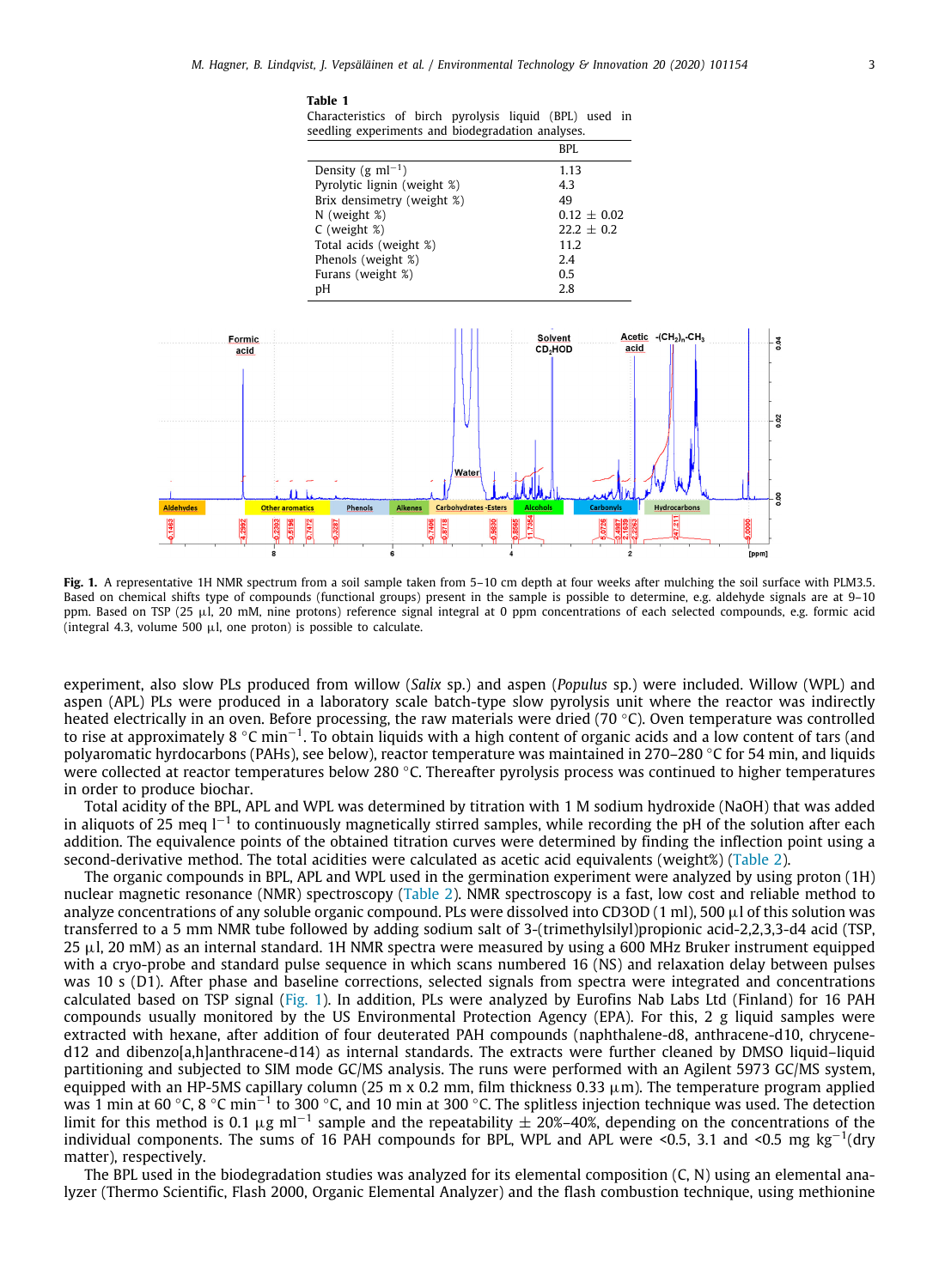#### **Table 2**

Concentrations of organic compounds, total acidity as acetic acid equivalent and pH of slow pyrolysis liquids produced from birch (BPL), aspen (APL) and willow (WPL) used in germination experiment.

| $g L^{-1}$             | BPL  | APL  | WPL  |
|------------------------|------|------|------|
| Acetaldehyde           | 0.00 | 0.09 | 0.12 |
| 1-hydroxy-2-butanone   | 4.25 | 6.72 | 6.82 |
| 1-hydroxy-2-propanone  | 25.0 | 30.7 | 28.6 |
| Acetic acid            | 98.8 | 167  | 142  |
| Cathecol               | 2.67 | 2.82 | 3.14 |
| Ethanol                | 0.00 | 0.98 | 2.12 |
| Formic acid            | 0.16 | 8.36 | 5.33 |
| Furfural               | 0.85 | 12.4 | 9.13 |
| Hydroxymethylfurfural  | 0.00 | 1.76 | 1.21 |
| Lactic acid            | 0.00 | 3.40 | 4.50 |
| Methanol               | 3.74 | 18.9 | 26.6 |
| Methyl acetate         | 0.00 | 8.77 | 5.05 |
| Propionic acid         | 4.01 | 4.18 | 5.59 |
| Phenol                 | 0.37 | 8.40 | 2.07 |
| Total acids (weight %) | 14.1 | 23.6 | 20.3 |
| рH                     | 2.8  | 1.9  | 2.4  |

as standard. The analytical characterization was based on the solvent fractionation procedure developed by Oasmaa et al. (2003) and Oasmaa and Kuoppala (2008), slightly modified. Pyrolytic lignin was determined by diluting PL (1 ml) with a 10-fold excess of H2O (10 ml) and recovering by centrifugation the water insoluble fraction (Campisi et al., 2016). The aqueous supernatant (10 ml) was analyzed with a Brix Refractometer obtaining a fraction that represents an estimation of the total amount of the water-soluble solutes (it was assumed that this fraction was mainly composed by sugar derivatives (Oasmaa et al., 2003).

Gas chromatography–mass spectrometry (GC–MS) analyses of the semi-volatile compounds were performed using a 6850 Agilent HP gas chromatograph connected to a 5975 Agilent HP quadrupole mass spectrometer. Mildly apolar semivolatile substances (phenols and furans, Table 1) were separated by means of a 5HP-MS (Agilent) fused-silica capillary column (stationary phase: poly[5% diphenyl/95% dimethyl]siloxane, 30 m, 0.25 mm i.d., 0.25  $\mu$ m film thickness) using helium as carrier gas (constant pressure, linear velocity of 33 cm s<sup>−1</sup> at 200 °C). The temperature program consisted in a ramp from 50 °C (5 min) to 325 °C (3 min) at 5 °C min<sup>-1</sup>, and 325 °C for 10 min. The injection port temperature was 280 ◦C. Characteristics of the BPL used in seedling experiments and biodegradation analyses are listed in Table 1.

#### *2.2. Mulching material*

The mulching material comprised peat fibers, tap water and BPL. The peat was homogeneous, unfertilized white *Sphagnum* peat (Kekkilä Natural 630 W) with a pH of 5.9 and EC of 27 mS m−<sup>1</sup> . The mulching material was produced by mixing 100 l of sieved (2 mm) peat and 100 l of tap water in a 150 l bucket using a twist drill (2 min, 300 rpm). After mixing, the volume of the final mulching substrate was ca. 100 l. In the mulching experiments, various proportions of water were replaced with PL (see below).

#### *2.3. Germination experiment with caraway*

As we were unable to get *H. mantegazzianum* seeds to germinate in the laboratory germination spirals, seeds of caraway (*Carum carvi*) belonging in the same family (Apiaceae) as *H. mantegazzianum* were used in preliminary laboratory experiments (referred to as the germination experiment). The herbicidal effect of BPL, APL and WPL on the germination of caraway (*Carum carvi*: Boreal Plant Breeding Ltd.) was tested using the Jacobsen germinator (Rubart Apparate GmBH) (Rumed, 2001) that consists of a germination plate that is temperature-conditioned by means of a water basin below. Germination spirals (filter papers  $\phi$  6 cm) with a paper wick were placed on the germination plate. The wick was led into the water bath below, supplying the required humidity and temperature (20  $°C$ ) to the filter paper. Caraway seeds (20 pcs) were placed on the germination spirals. The tested liquids (1 ml) were evenly sprayed over the seed containing filter paper. The PL concentrations tested were 50, 30, 20, 15, 10 and 5%  $(v/v)$ . The tests were conducted in three consecutive series (50–30%–10%, 30–20%–10% and 15–10%–5%). Tap water was used as an inert control and BioNeko (acetic acid 125 g l<sup>−1</sup>, Woodeco Ltd.) was used as an active control. All treatments had three replicates and each consecutive series had its own controls (water and BioNeko). After spaying with tested liquids, the spirals were covered with a glass dome to provide the air humidity required for germination. A little hole in the upper end of the dome ensured a sufficient supply of fresh air and minimum evaporation. After 14 days, the domes were removed and the germinated seedlings were counted.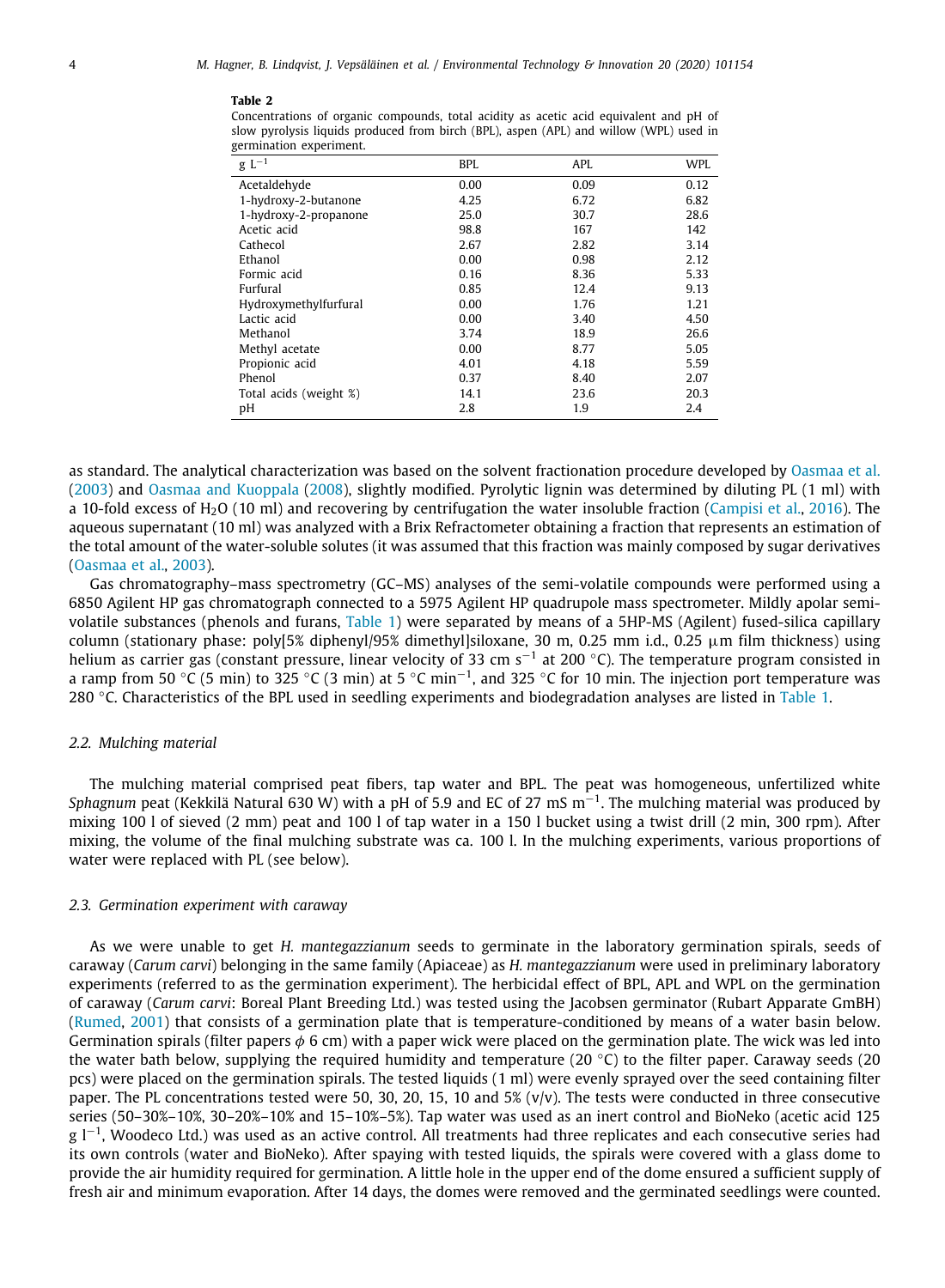#### *2.4. Seedling experiments in greenhouse*

Three greenhouse experiments (direct spray experiment, mulching experiment 1 and mulching experiment 2) with seedlings were carried during spring 2019. Before the experiments, pots that were used in the direct spray experiment and mulching experiment 1 (see below) were treated as follows: three recently germinated *H. mantegazzianum* seedlings (age max 7 days) were carefully uprooted and transferred from the field site (Laitiala N: 6737131; E: 487139) in plastic flower pots ( $\phi$  90 mm) filled with 450 ml of seedling peat (Kekkilä Ltd.). Potted plants were let to stabilize for 7 days before the beginning of the experiments i.e. seedlings were ca. 14 days old when the experiments started. Only pots having three healthy seedlings (height 2–3 cm, 2–3 leaves phase) after the 7 days stabilization were used. 25 pots were used in the direct spray experiment and 35 in the mulching experiment.

The direct spray experiment consisted of five treatments: the pots were sprayed either with 0.5 ml tap water (control), 50% BPL, 75% BPL, 100% BPL (corresponding to 78 ml m−<sup>2</sup> ) or with 1 ml of 100% BPL (157 ml m−<sup>2</sup> ). Each treatment was replicated three times. The pots were placed in a Potter precision laboratory spray tower that sprayed the selected liquid evenly on to the seedlings and surface soil. After spraying, the pots were randomly placed on a greenhouse table in three rows and eight columns.

In the mulching experiment 1 the soil surface and seedlings were covered with a 15 mm layer of PLM (80 ml pot<sup>-1</sup> i.e. 10 l m−<sup>2</sup> ). The PL concentrations were selected according to pre-experiment work, where PLM with 5% PL was ineffective in killing seedlings (results not shown). The mulching treatments included mixed peat and water only (referred to as control or PLM0) and water replaced by 7.5, 10, 15, 25 or 40% of BPL (PLM7.5, PLM15, PLM25, PLM40). Each treatment had five replicates. In addition, five pots were left as controls without any mulch. The pots were randomly placed on a greenhouse table in 3 rows and 11–12 columns.

In the mulching experiment 2, three *H. mantegazzianum* seeds were sown in pots (φ 90 mm) containing 450 ml of seedling peat (Kekkilä Ltd.) in early November 2018. Seeds were collected in summer 2017 from the city of Lahti. The pots were kept for two months at +16 ℃ after which they were placed outside for cold-treatment to stimulate germination. Mean temperatures at the experimental site (Jokioinen, Finland) in January and February 2019 were −7.7 °C and −1.1 °C, respectively. After two months, the pots were taken in  $(+16 \degree C)$  and the seeds germinated within one week. The pots were irrigated three times a week, and after one month from germination the seedlings were thinned to one seedling per pot. After one month, when the remaining seedlings had reached 20 cm in height, they were cut at 1.5 cm and treated as follows. Five pots were left without mulch and the others were immediately covered with a 1.5 cm layer (80 ml pot−<sup>1</sup> ) of PLM0, PLM15, PLM25 and PLM40 ( $n = 5$ ).

In all greenhouse experiments, the survival and quality (index 1–3: dead, poor, viable) of *H. mantegazzianum* seedlings were recorded after 3, 10, 17, 24 and 31 days from establishing the treatments. The placement of the pots on the greenhouse table was changed at the times of observation. Temperature in the greenhouse was adjusted to 20  $°C$  in 16 h light at and 18 ◦C in 8 h dark. Pots were irrigated from the base three times a week with 50–100 ml tap water. In addition, the soils were surface irrigated (100 ml) once a week in weeks 2, 3 and 4.

#### *2.5. Biodegradation and residue analyses*

The biodegradation of BPL was determined by a ready biodegradability test in an aerobic aqueous medium according to the OECD (1992) guideline 301F, ''Manometric respirometry''. The test medium was prepared by adding specific concentrations of mineral components from stock solutions (potassium and sodium phosphates plus ammonium chloride, calcium chloride, magnesium sulfate and iron (III) chloride) to distilled water. The bacterial inoculum, derived from an activated sludge taken from a treatment plant receiving domestic sewage located in Ravenna, Italy, was aerated in the mineral medium for 5 days at the test temperature (20  $\pm$  2 °C) before starting the biodegradability tests. The tests were carried out in bottles for 28 days during which time the bottles were placed on an orbital shaker operating at 100 rpm. The BPL and glucose (reference compound) were tested in parallel with a blank (containing only inoculum) and a toxicity control (containing pine wood bio-oil, glucose and inoculum). All treatments were carried out in duplicate.

The theoretical oxygen demand (ThOD) values for the PLs and glucose were calculated on the basis of the carbon content determined by elemental analysis and under the assumption that nitrogen was eliminated as ammonia (no nitrification). The consumption of oxygen was determined by measuring the change in pressure in the apparatus. Evolved carbon dioxide was absorbed in a solution of potassium hydroxide. The amount of oxygen taken up by the microbial population during biodegradation of the test substance (corrected for uptake by blank inoculum) was expressed as a percentage of ThOD.

To assess the BPL residues (main components: aldehydes, formic acid, phthalates, phenols, acetic acid, hydrocarbons and furfural) in the soil, a field experiment was established in Piikkiö in southern Finland (60◦25′30′′N, 022◦31′00′′E) in May 2017. Soil in the study site was classified as fine sand, had a pH of 6.5 and at the following soil test nutrient concentrations: Ca 1720, P 22, K 215, Mg 247, S 8, B 0.5, Cu 5.1, Mn 9.6 and Zn 1.95 mg l−<sup>1</sup> (0.5 M acid ammonium acetate, pH 4.65; Vuorinen and Mäkitie, 1955). The experimental area was fertilized with a NPK fertilizer including micronutrients (Yara Ltd.) at the rate of 600 kg ha $^{-1}$ , to provide 72 kg of N, 24 kg of P and 102 kg of K per hectare. Ten plots of 1  $\times$  1 m were established on the area at 0.5 m distances. Five of the plots were covered with 1 cm layer (10 l m<sup>-2</sup>) of 0% PLM and five with 3.5% PLM (PLM0 and PLM3.5). After two weeks, 15 onion (*Allium cepa* var*.* Hylander) seedlings (5 weeks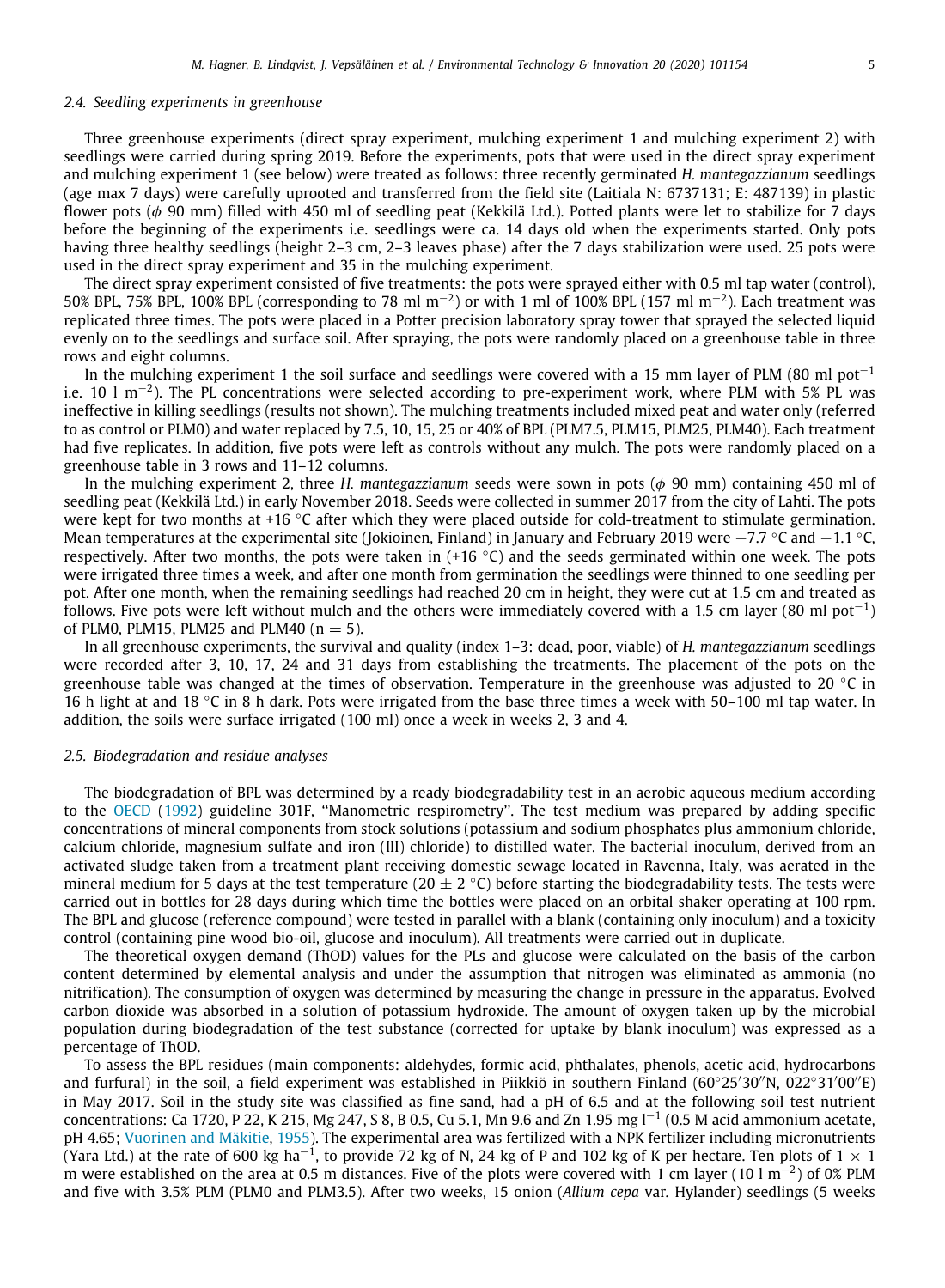old) were planted on each plot at ca. 20 cm distances. PL concentration of 3.5% was used in degradation studies as it was shown to be adequate to be used against most agricultural weeds (Hagner et al., 2020a), thus making results more generalizable.

Soil samples for the analysis of the BPL remains were taken from each plot 4 and 12 weeks after mulching  $(n=5)$ . Three soil samples were taken from each plot at two depths 0–5 (including PLM) and 5–10 cm using soil corer ( $\phi$ 3.5 cm) and pooled to achieve one composite sample per plot per depth. Samples (50 g) were put on an extraction thimble (33  $\times$  100 mm Whatman Cat No. 2800-330) and extracted using Soxhlet apparatus and 200 ml methanol (VWR HiPerColv Chromanorm Methanol for HPLC LC-MS grade, product code 83638.320) as a solvent with 6 h extraction time. After extraction the solvent was removed and stored at  $+4$   $^{\circ}$ C until the analysis. Organic compounds from the methanol extracts were analyzed by proton (1H) nuclear magnetic resonance (NMR) spectroscopy similarly as for PLs. After phase and baseline corrections, selected signals from spectra were integrated and concentrations calculated based on TSP signal (Fig. 1). Assuming that PLM become mixed in the upper 5 cm soil layer and using soil bulk density of 1500 g  $l^{-1}$  produces a PL concentration of 4.6 ml  $kg^{-1}$  in the topsoil. Thus, in the initiation of the experiment the concentrations of main components of PL in the soil after covering with PLM3.5 exceeded the detection limit of NMR (1 ppm, see below).

#### *2.6. Statistical analyses*

The normality of data was analyzed using the Kolmogorov–Smirnov and Shapiro–Wilk tests and the homogeneity of variances with Levene's test. First, the similarity of control treatments in the germination experiment (water only and BioNeko) conducted during various days was tested with a one-way ANOVA. The Tukey post hoc test was used for paired comparisons. As there were no differences in the numbers of non-germinated seeds in controls (water and BioNeko) conducted on separate days, the data from the three germination experiments were combined and analyzed together by comparing the number of dead seedlings in control, BioNeko and various PL treatments (APL, WPL and BPL: 5%–50%) using one-way ANOVA.

Data concerning the herbicidal effect of various liquids on seedlings (Direct spray experiment, Mulching experiments 1 and 2) were analyzed using repeated-measures ANOVA with treatment as predictor variable and number of nongerminated seeds or eliminated seedlings as the response variable. If there were interactions between time and treatment (only in mulching experiment 2), each timing was analyzed separately using one-way ANOVA. PL residues in the soil were also analyzed using ANOVA models for repeated measures, where the plot treatment was treated as a fixed factor and the repeated measures were comprised of either soil layers (vertically repeated measure of plot treatment effects) or samplings (temporally repeated measure of plot treatment effects). All analyses were conducted using IBM SPSS Statistics 25.

#### **3. Results**

### *3.1. Effect of PLs on seed germination*

In the germination experiment, the herbicidal effect of three different PLs was tested using *C. carvi* as the test species (used to mimic *H. mantegazzianum*, which did not germinate in the spirals). In the control spirals that received water only, the germination of seeds was ca. 70% after 14 days. Active controls sprayed with BioNeko eliminated ca. 90% of the seedlings. A similar reduction in germination to the BioNeko was reached with all the PLs at 20, 30 and 50% concentrations (significance for control p < 0.01 in all cases) (Fig. 2). At 15% APL, WPL or BPL concentration, the share of non-germinated seeds (70%) was 20% less than with BioNeko, but the difference was not statistically significant (significance of water control p < 0.01 in all PL treatments). At 10% concentrations, all PLs performed significantly more weakly than BioNeko and at 5% concentration the PLs were comparable with water (Fig. 2). Even though the APL seemed to be the most effective PL when used in 5% concentration, no discernible differences between the PLs within the tested application rates were found ( $p > 0.05$ ).

#### *3.2. Impact of PLs on seedlings*

In the direct spray experiment the 7 day old *H. mantegazzianum* seedlings sprayed with 0.5 ml of 50%–100% BPL (corresponding to 39–78 ml m−<sup>2</sup> ) were not damaged. Only the highest dose (1 ml 100% BPL corresponding with 157 ml m<sup>−2</sup>) eliminated 40% of the seedlings (Repeated-measures ANOVA; DF = 4, F = 6.27, p = 0.02) (Fig. 3).

The effect of mulching material containing various proportions of BPL was studied in the mulching experiments 1 and 2. In mulching experiment 1, all seedlings without mulch survived through the 31 day study. However, application of a 1.5 cm layer of control mulch, containing only peat and water (PLM0), eliminated on average 53% of seedlings. Further, BPL application (7.5%–40%) on the mulching material resulted in 100% elimination of seedlings, the difference being significant between the control (PLM0) and all the PL-containing treatments, between the PL containing treatments and controls without mulching and between PLM0 and controls without mulching (Repeated-measures ANOVA;  $DF = 6$ ,  $F = 30.85$ , p < 0.01 in each case) (Fig. 4).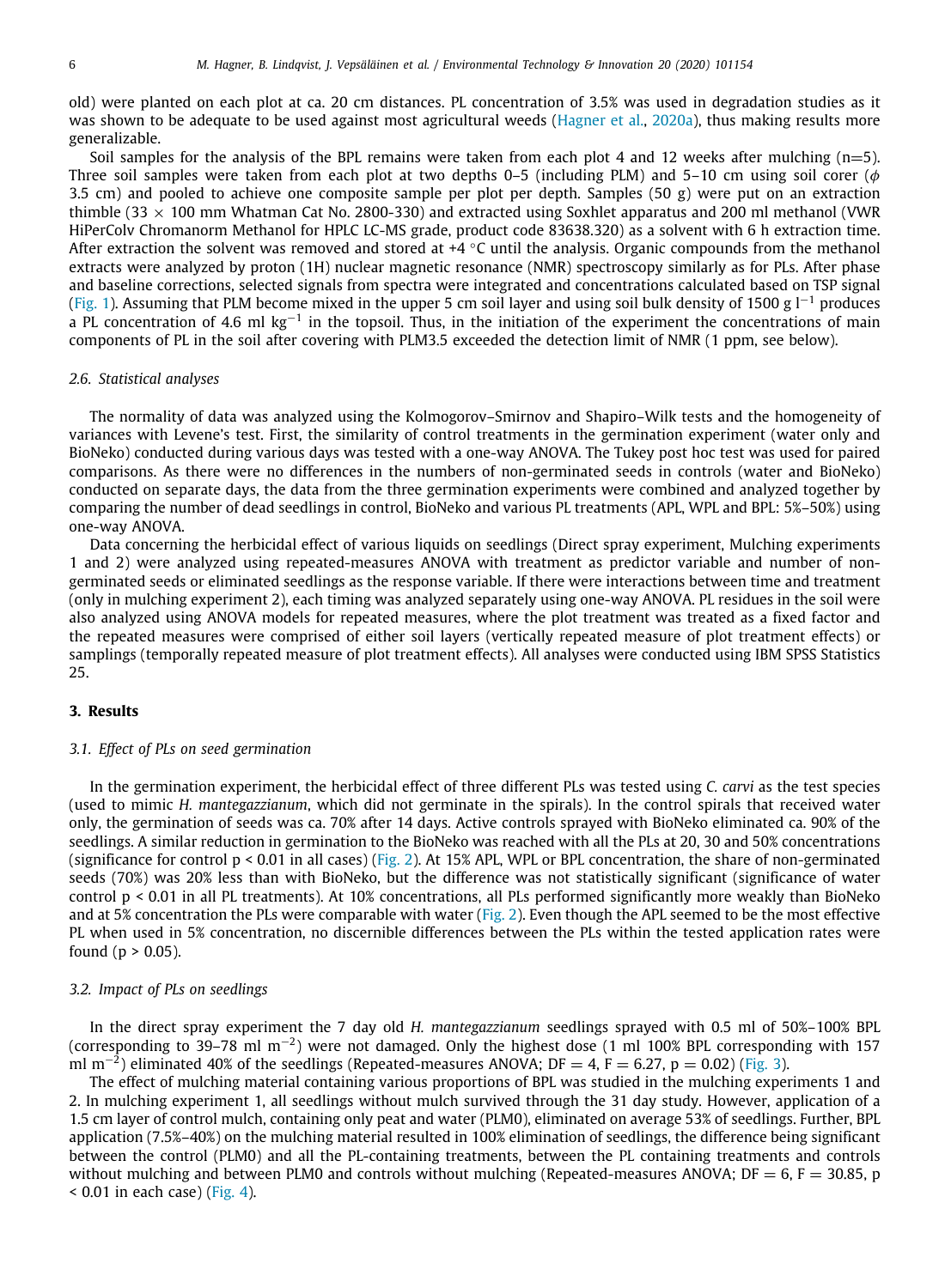

**Fig. 2.** Percentage (%) of non-germinated *Carum carvi* seeds after 14 days of exposure to various concentrations of slow pyrolysis liquids (5%–50%) derived of willow (WPL; gray bars), aspen (APL; brown bars) and birch (BPL; black bars), commercial herbicide BioNeko (active control) and water (inert control) (mean  $\pm$  SE, n=3-9, see Methods). Different letters indicate significant difference (p < 0.05) of treatment compared with the H<sub>2</sub>O (a) and BioNeko controls (b).



**Fig. 3.** Proportion of dead seedlings (%) in the pots (φ 90 mm) after 3–31 days from spraying with various doses of birch pyrolysis liquid (BPL) (Direct Spray Experiment). Mean  $\pm$  SE, n=5, each replicate representing mean value of three seedlings. Significant difference compared with control (\*  $p < 0.05$  or \*\*  $p < 0.01$ ).

In mulching experiment 2, each plant that was only cut grew new shoots within 3 days (Fig. 5). In contrast, all seedlings (also control i.e. PLM0) that were both cut and covered by mulch were still below mulch 3 days after treatment. However, after 10 days the plants in controls (PLM0) had grown through the mulching material. Addition of 15% PL (PML10) prevented the regrowth of 66% of the cut seedlings. In pots having 25 and 40% PL concentration in the mulch (PLM25 and PLM40), none of the seedlings grew new shoots during the 31 day follow-up (difference to control: Repeated-measures ANOVA; DF = 4, F = 15.06, p < 0.01) (Fig. 5). There were no differences in the quality of seedlings, i.e. each survived seedling was of good quality (viable: class 3) in all experiments.

#### *3.3. Biodegradation and remains in the soil*

According to the OECD (1992) guideline 301F ''Manometric respirometry'', the BPL was classified as readily biodegradable because it achieved 76% biodegradation during first 10 days. In the field, the concentrations of acetic acid, formic acid, aldehydes, phthalates, phenols, and hydrocarbons did not differ significantly between PLM0 and PLM3.5 treated soils after 4 weeks (Table 3) (Repeated-measures ANOVA,  $p > 0.05$  in each case). The acetic acid content was higher in one PLM3.5 sample taken 12 weeks after mulching, thus increasing the mean value of PLM3.5 treatment (Table 3) but the difference between it and the control was, however, not statistically significant. No furfural residues were found in any sample.

### **4. Discussion**

We studied whether slow PLs can be used for controlling invasive environmental weeds, either by direct spraying on seeds and seedlings or by using as a component of novel mulching material. Initially, we hypothesized that PLs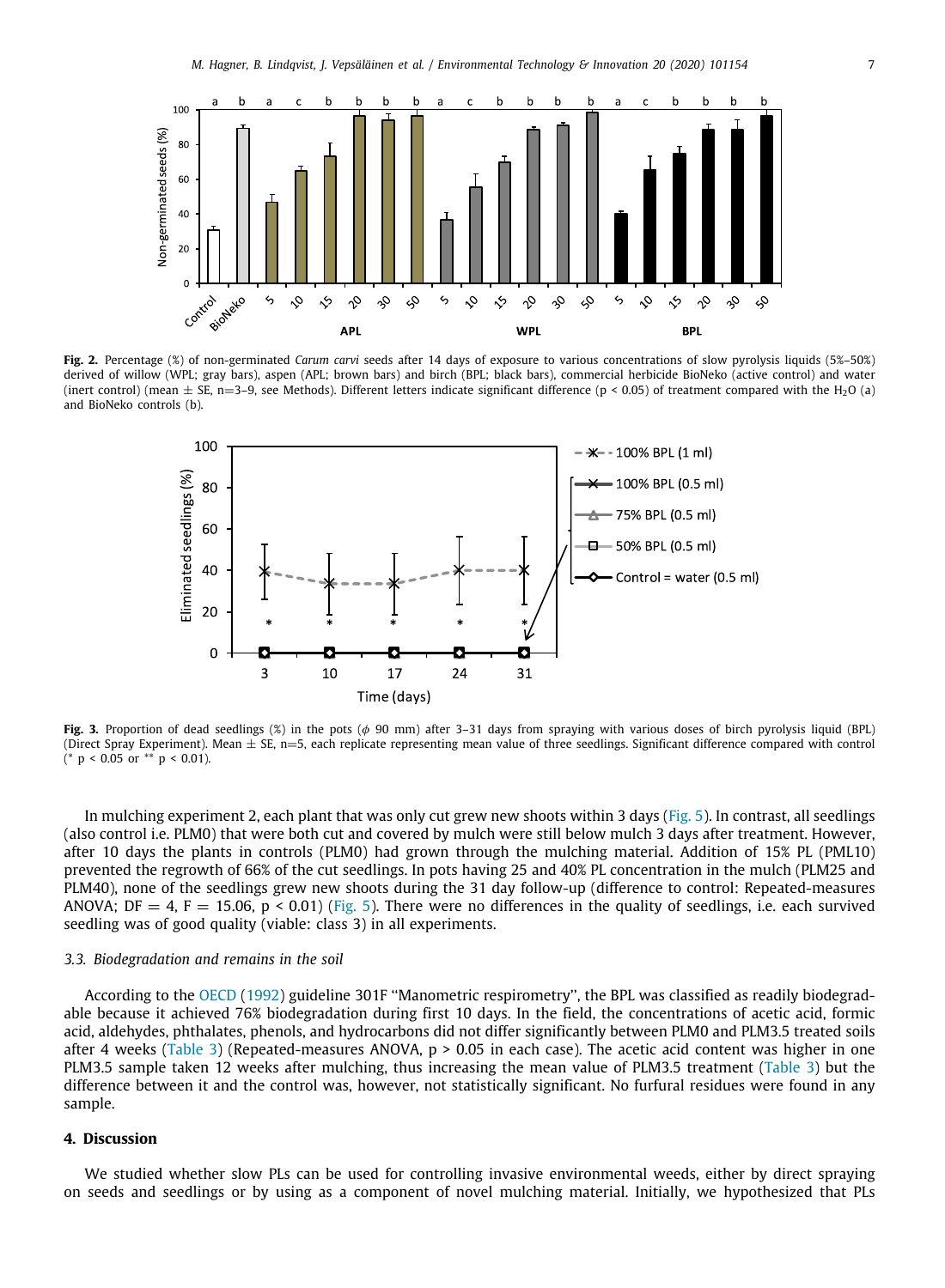

**Fig. 4.** Proportion of dead seedlings (%) in the pots covered with 1.5 cm layer of mulching material containing various proportions (0%–40%) of birch pyrolysis liquid (PL) (mulching experiment 1). For example, PLM10 contains 10% PL. Mean  $\pm$  SE, n=5, each replicate representing mean value of three plants. Significant difference compared with control  $(* p < 0.01)$ .



Fig. 5. Proportion of dead seedlings (%) in the pots covered with various doses of birch pyrolysis liquid containing mulching material after cutting the seedlings (mulching experiment 2). For example, PLM10 contains 10% pyrolysis liquid. Mean ± SE, n=5. Least Significant Differences are depicted with a dashed vertical line and *p*-value.

#### **Table 3**

Content of aldehydes, formic acid, phthalates, phenols, acetic acid and hydrocarbons (mg kg<sup>-1</sup> fresh soil sample) in the field soil at 4 and 12 weeks after the mulching with PLM0 (control) and PLM3.5 (3.5% pyrolysis liquid). Mean, maximum and minimum values ( $n = 5$ ).

| Treatment        | Layer $(cm)$ | Week | Aldehydes |               | Formic acid |               | Phthalates |               | Phenols |               | Acetic acid |               | Hydrocarbons |               |
|------------------|--------------|------|-----------|---------------|-------------|---------------|------------|---------------|---------|---------------|-------------|---------------|--------------|---------------|
|                  |              |      | Mean      | Min-Max       | Mean        | Min-Max       | Mean       | Min-Max       | Mean    | Min-Max       | Mean        | Min-Max       | Mean         | Min-Max       |
| PLM <sub>0</sub> | $0 - 5$      | 4    | 0.20      | $0.00 - 0.42$ | 3.35        | $0.28 - 6.90$ | 0.40       | $0.00 - 0.89$ | 0.62    | $0.00 - 1.81$ | 0.16        | $0.00 - 0.47$ | 60.0         | 51.4-72.3     |
| <b>PLM3.5</b>    | $0 - 5$      | 4    | 0.07      | $0.00 - 0.18$ | 0.95        | $0.00 - 2.72$ | 0.28       | $0.00 - 0.74$ | 0.48    | $0.00 - 1.00$ | 0.36        | $0.00 - 0.77$ | 33.7         | $24.2 - 53.4$ |
| PLM <sub>0</sub> | $5 - 10$     | 4    | 0.04      | $0.00 - 0.13$ | 5.19        | $4.00 - 6.73$ | 0.32       | $0.00 - 0.61$ | 0.00    | $0.00 - 0.00$ | 1.53        | $0.80 - 2.30$ | 28.3         | $20.9 - 32.1$ |
| <b>PLM3.5</b>    | $5 - 10$     | 4    | 0.07      | $0.00 - 0.15$ | 4.67        | $0.00 - 12.2$ | 0.27       | $0.00 - 0.57$ | 0.03    | $0.00 - 0.11$ | 1.02        | $0.00 - 3.03$ | 31.3         | 12.4-48.4     |
| PLM0             | $0 - 5$      | 12   | 0.12      | $0.00 - 0.26$ | 4.33        | $2.51 - 5.73$ | 0.33       | $0.00 - 0.58$ | 0.86    | $0.00 - 1.64$ | .29         | $0.00 - 2.08$ | 56.6         | $45.7 - 68.9$ |
| <b>PLM3.5</b>    | $0 - 5$      | 12   | 0.09      | $0.00 - 0.22$ | 3.25        | $0.00 - 5.92$ | 0.28       | $0.00 - 0.67$ | 0.82    | $0.00 - 2.96$ | 5.94        | $0.00 - 18.0$ | 37.1         | $6.11 - 64.9$ |
| PLM <sub>0</sub> | $5 - 10$     | 12   | 0.03      | $0.00 - 0.08$ | 3.92        | $2.23 - 6.19$ | 0.21       | $0.00 - 0.37$ | 0.22    | $0.00 - 0.67$ | .66         | $0.80 - 3.30$ | 52.6         | $42.1 - 69.6$ |
| <b>PLM3.5</b>    | $5 - 10$     | 12   | 0.09      | $0.00 - 0.23$ | 3.53        | $1.11 - 8.75$ | 0.33       | $0.00 - 0.83$ | 0.17    | $0.00 - 0.67$ | 1.22        | $0.16 - 3.59$ | 28.5         | $3.05 - 39.9$ |

produced from various feedstocks vary in their herbicidal efficacy such that higher acid concentration of the product results in improved weed control. This hypothesis was not confirmed: total acid concentration of the PL produced from willow, aspen and birch varied considerably, but their elimination efficiency regarding seed germination varied only slightly. Secondly, we assumed that the efficiency of PL in eliminating seedlings increases with increasing application dose. This hypothesis could not be confirmed because direct spraying of PLs on 14-day old *H. mantegazzianum* seedlings was ineffective irrespective of the application dose. However, the PL containing mulching material (PLM) eliminated the 14 days old seedlings completely at all concentrations (7.5%–40%). Also, two-month old seedlings were completely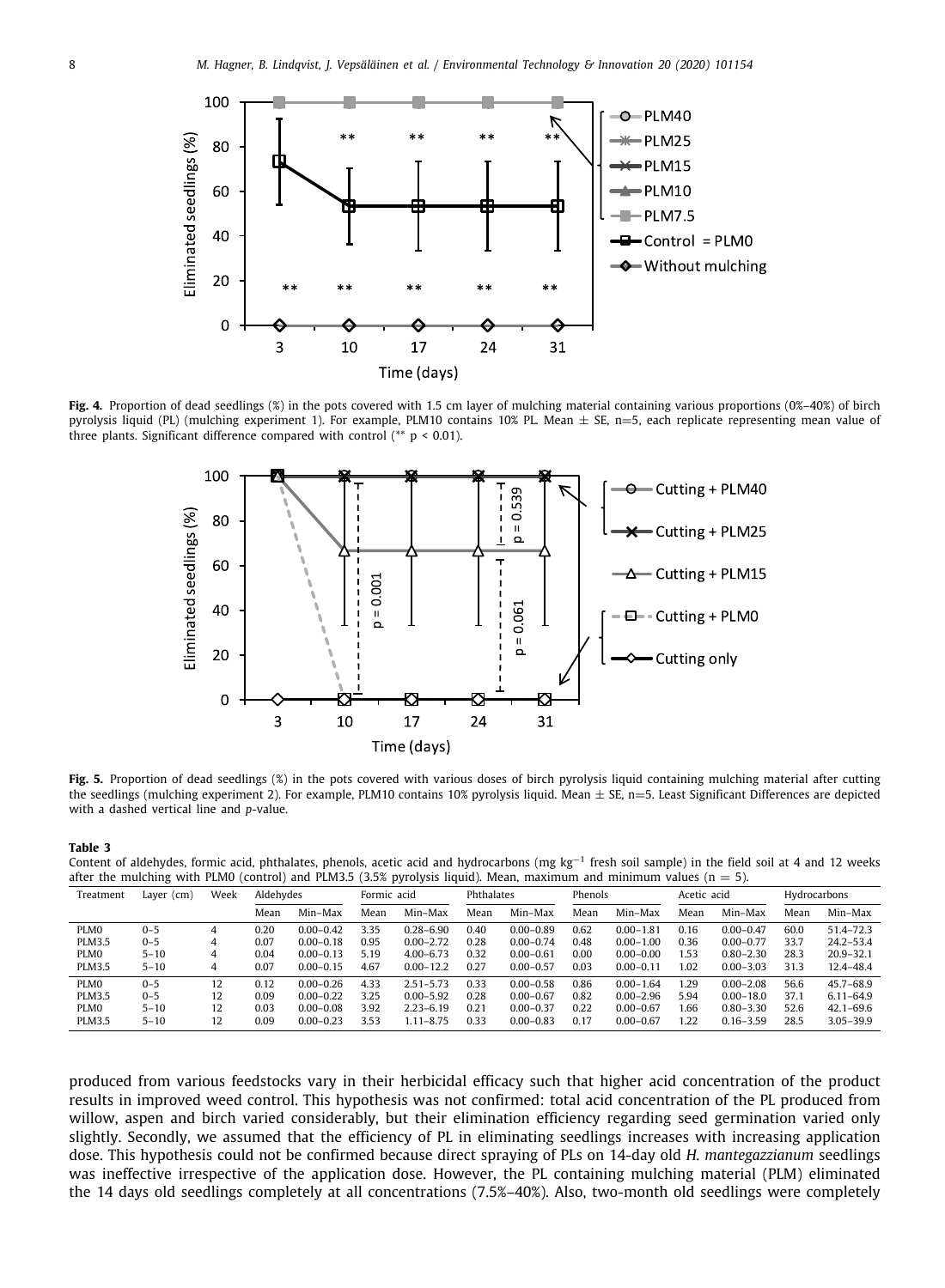eliminated using a combination of cutting and mulching with PLM (25%–40%). Finally, we hypothesized that the principal PL compounds are quickly degraded in the soil. This was confirmed: BPL reached 76% degradation over 10 days and no residues of the principal compounds were evident one and three months after the PLM application to the field soil.

PLs produced from willow, aspen and birch inhibited the germination of *C. carvi* seeds completely when used at concentrations of > 20%. Previously, we suggested that the potential efficacy and required dose of various PLs, when used against soft-bodied insects and broadleaved-weeds, can be evaluated according to the total content of acids in the product (Hagner et al., 2020b). However, contrary to our hypothesis, this was not apparent in the experiment with caraway seeds because the total acid content of birch-derived PL was somewhat lower (14.1%) than that of aspen (23.6%) or willow (20.3%), but their herbicidal efficacy differed little. We based our assumption on the premise that acetic acid has long been used in plant protection as an approved active compound in Europe and is listed as a biopesticide in the USA (EPA, 2018; EU Pesticides Database, 2019). Also propionic and butyric acids have exhibited phytotoxicity (Lynch, 1980). So it is possible that the germination inhibition effect of PLs on the tested seeds was a joint effect of several organic acids and compounds, including furfural and phenols originating from lignocellulosic biomass (Fagernäs et al., 2012; Hagner et al., 2020b; Hoekman et al., 2011). Experiments dedicated to identifying the active compounds behind the herbicidal effect of PLs are strongly encouraged.

We assumed that efficacy of PLs in eliminating seedlings increases with increasing application dose. However, the direct spraying of PLs on 14-day old *H. mantegazzianum* seedlings was ineffective irrespective of dose (max dose 157 ml m−<sup>2</sup> ), even though all the seedlings were soaked by the liquids. In previous studies, the corresponding dose of PL produced from various biomasses (willow, forest residue, pine bark, wheat straw) eliminated over 80% of 7-day old seedlings of rape (*Brassica rapa*) (Hagner et al., 2020b). Unquestionably, the *H. mantegazzianum* seedlings are exceptionally strong, which can be linked the invasive nature, and controlling the seedlings with direct spraying of PLs seems to be ineffective, although the effect of more concentrated PLs is worth testing in the future.

However, when the PL was used as a component of mulching material (7.5%–40% i.e. 750–4000 ml of liquid per m<sup>2</sup>), none of 14-day old seedlings survived. Also the mulch containing only peat and water (PLM0) prevented the growth of around half of the 14-day old seedlings. The added PL acted as an adhesive between peat fibers, increased the hardness of the cover and further prevented the growth of seedlings (Hagner et al., 2020a). Also two-month old seedlings were completely eliminated when a combination of cutting and mulch containing 25%–40% of PL was used. The final effect was possibly a result of the hard cover and the compounds arising during slow pyrolysis of lignocellulosic biomass plant constituents. The weaker herbicidal effect of PL on seedlings when sprayed directly in comparison with mulching is also explained by higher PL doses per m<sup>2</sup>after PLM application. In addition, after covering with PLM, the seedlings are assumed to be exposed to the PL-containing compounds for a longer time than after direct spaying. After spraying, some of the volatile organic PL compounds quickly evaporate. The use of adhesive agents to increase the herbicidal efficacy of PLs after spraying treatment would be an interesting topic of investigation.

Finally, we hypothesized that PL-containing compounds are quickly degraded in the soil. This was confirmed. The levels of acetic acid, formic acid, aldehydes, phthalates, phenols, furfural and hydrocarbons in the soil samples taken one and three months after mulching did not differ between soils covered with PL-amended and non-amended mulch. In addition, in the laboratory biodegradation test, BPL was 76% degraded over 10 days and could therefore be classified as readily biodegradable. These results indicate that at least BPL is, for the most part, degraded in the soil in one month. Previously, Blin et al. (2007) focused at the biodegradation of pyrolysis oils and showed the water-soluble part of slow PL (from spruce) reached 62% biodegradation during 28 days and was more easily mineralized by bacteria and fungi than fast pyrolysis oils. Oasmaa et al. (2012) also reported the biodegradability of several lignocellulosic fast pyrolysis bio-oils to be 40%–50% after 28 days. Campisi et al. (2016) studied the biodegradability of three bio-oils produced from fast pyrolysis of pine wood and intermediate pyrolysis of corn stalk and poultry litter. These three bio-oils were also biodegradable, with 40%–60% biodegradation after 28 days. Campisi et al. (2016) concluded that fast pyrolysis bio-oils are less degradable than those produced by slow and intermediate pyrolysis, but only very few data are available for slow and intermediate pyrolysis (Campisi et al., 2016). The potential leaching of PL was not estimated in this study. However, in a previous greenhouse experiment, no remains of the 14 most abundant components of BPL were detected in the leachates 44 days after mixing the liquid (2000 l ha<sup>-1</sup>) in the soil (Hagner, 2013). The biodegradability of the slow PL analyzed in the present study is in agreement with previous results. Mulching material containing 3.5% PL is sufficient to control typical agricultural weeds (*Chenopodium album* L., *Epilobium angustifolium* L., *Tripleurospermum inodorum*) (Hagner et al., 2020a,b) and was thus selected to be used in degradation studies. However, it must be noted that even though 3.5% PLM is suitable for controlling agricultural weeds and weeds in parks (Hagner et al., 2020a), the concentration of PL may need to be higher when controlling *H. mantegazzianum*, especially if older seedlings are targeted. Using higher PL concentrations in *H. mantegazzianum* control needs to maintain a balance between the highest assumed risks caused by this invasive weed and the potential risks of the control methods.

#### **5. Conclusion**

Depending on the application strategy, PLs can be used to control *H. mantegazzianum.* Germination of *C. carvi* (substituting for *H. mantegazzianum*) was effectively restricted by all tested PLs of hardwood origin. The direct spraying of PLs on *H. mantegazzianum* seedlings was an ineffective control method irrespective of dose. However, mulching material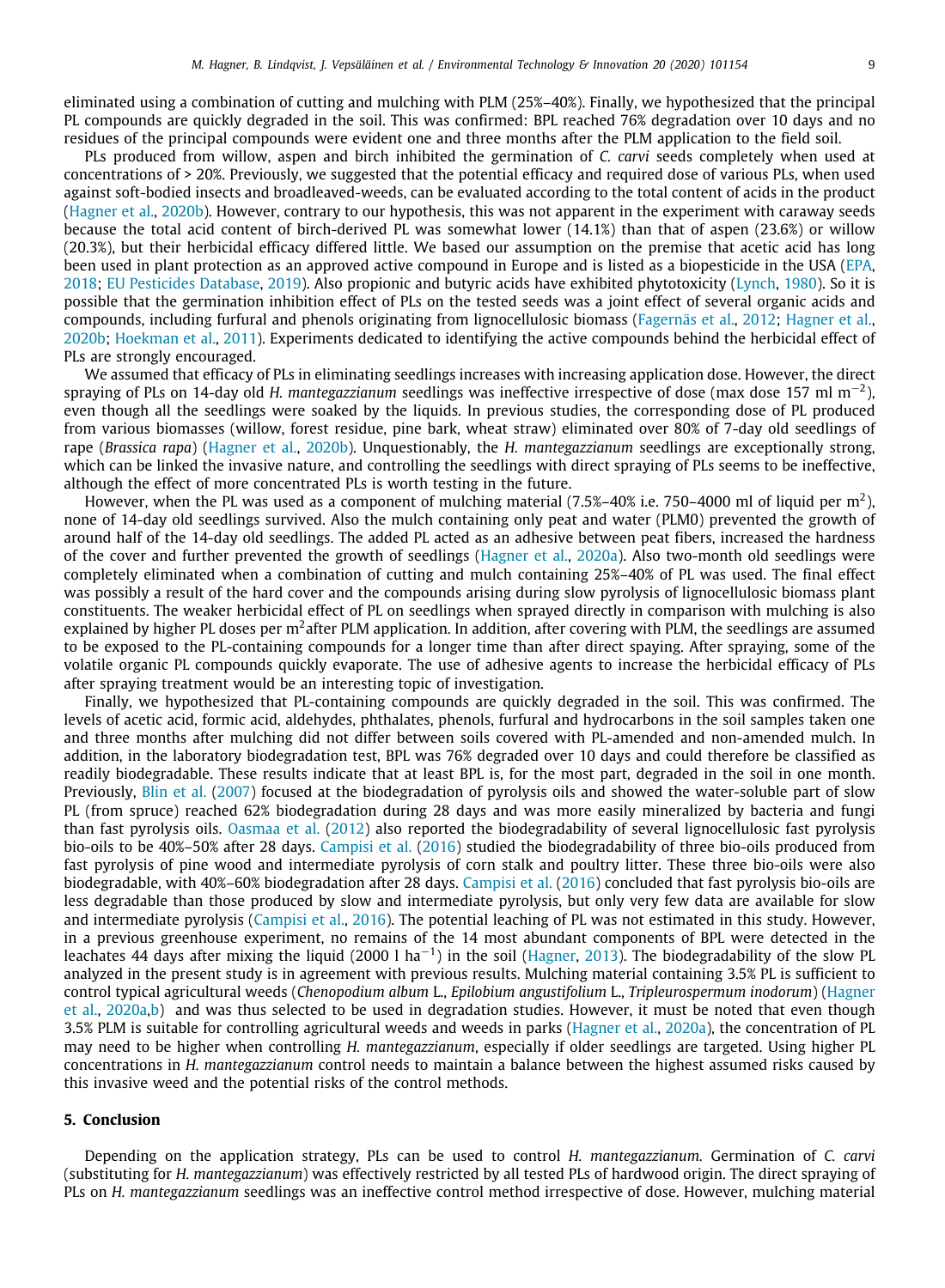containing PL offered an alternative to control small seedlings of *H. mantegazzianum* when using > 1.5 cm layer (containing >7.5% of PL). Spreading mulch should be done simultaneously with or just after seed germination. Under greenhouse conditions, larger seedlings (< 30 cm) were also successfully controlled using a combination of cutting and mulching. However, further product development is needed as the chemical composition of the liquids from slow pyrolysis can vary significantly and thus their effectiveness as a part of a mulching material may differ. Efficacy of mulching on higher plants should be tested under field conditions and with various PL concentrations and repeated treatments.

#### **CRediT authorship contribution statement**

**Marleena Hagner:** Conceptualization, Methodology, Investigation, Data analysis, Writing - original draft. **Bengt Lindqvist:** Conceptualization, Methodology, Investigation, Writing – review & editing. **Jouko Vepsäläinen:** Investigation, Writing – review & editing. **Chiara Samorì:** Investigation, Resources, Writing – review & editing. **Riikka Keskinen:** Resources, Writing – review & editing. **Kimmo Rasa:** Conceptualization, Writing – review & editing. **Terho Hyvönen:** Supervision, Conceptualization, Methodology, Resources, Writing – review & editing, Funding acquisition.

#### **Declaration of competing interest**

The authors declare that they have no known competing financial interests or personal relationships that could have appeared to influence the work reported in this paper.

#### **Acknowledgments**

Laboratory Engineer Outi Haapala is thanked for the developing and conducting the methanol extraction method for biodegradation studies.

#### **Funding**

The study was a part of a research project ''Awareness building, surveying and controlling invasive alien species (IAS) in Finland -LIFE+ (LIFE17 NAT/FI/000528)''. Finvasive LIFE is financially supported by the European Union in the framework of the European Commission's LIFE Programme. Information and opinions expressed on this [\*website/publication/whatever\*] do not reflect the official opinion of EASME or the European Union. EASME or the European Union are not responsible for any use of the information. Pyrolysis liquids (WPL and APL) were produced under the project ''Use of pyrolysis products in securing the fertilizer value of liquid manures'' (PYSTI) funded by the Ministry of the Environment (Finland) from the Programme to promote the recycling of nutrients and improve the status of the Archipelago Sea.

#### **References**

- [Barzman, M., Bàrberi, P., Birch, N.E., Boonekamp, P., Dachbrodt-Saaydeh, S., Graf, B., Hommel, B., Jensen, J.E., Kiss, J., Kudsk, P., Lamichhane, J.R.,](http://refhub.elsevier.com/S2352-1864(20)31454-1/sb1) [Messéan, A., Moonen, A.-C., Ratnadass, A., Ricci, P., Sarah, J.-L., Sattin, M., 2015. Eight principles of integrated pest management. Agron. Sustain.](http://refhub.elsevier.com/S2352-1864(20)31454-1/sb1) [Dev. 35, 1199–1215.](http://refhub.elsevier.com/S2352-1864(20)31454-1/sb1)
- [Blin, J., Volle, G., Girard, P., Bridgwater, T., Meier, D., 2007. Biodegradability of biomass pyrolysis oils: Comparison to conventional petroleum fuels](http://refhub.elsevier.com/S2352-1864(20)31454-1/sb2) [and alternatives fuels in current use. Fuel 86, 2679–2686.](http://refhub.elsevier.com/S2352-1864(20)31454-1/sb2)
- CABI, 2019. Invasive Species Compendium. Detailed coverage of invasive species threatening livelihoods and the environment worldwide. [https:](https://www.cabi.org/isc/datasheet/26911#tosummaryOfInvasiveness) [//www.cabi.org/isc/datasheet/26911#tosummaryOfInvasiveness,](https://www.cabi.org/isc/datasheet/26911#tosummaryOfInvasiveness) (Accessed 30 October 2019).
- [Campisi, T., Samorì, C., Torri, C., Barbera, G., Foschini, A., Kiwan, A., Galletti, P., Tagliavini, E., Pasteris, A., 2016. Chemical and ecotoxicological properties](http://refhub.elsevier.com/S2352-1864(20)31454-1/sb4) [of three bio-oils from pyrolysis of biomasses. Ecotoxicology 13, 87–93.](http://refhub.elsevier.com/S2352-1864(20)31454-1/sb4)
- [Collingham, Y.C., Wadsworth, R.A., Huntley, B., Hulme, P.E., 2000. Predicting the spatial distribution of non-indigenous riparian weeds: issues of](http://refhub.elsevier.com/S2352-1864(20)31454-1/sb5) [spatial scale and extent. J. Appl. Ecol. 37, 13–27.](http://refhub.elsevier.com/S2352-1864(20)31454-1/sb5)
- EC, 2009. Directive 2009/128/EC of the European Parliament and of the Council of 21 October 2009 Establishing a Framework for Community Action To Achieve the Sustainable Use of Pesticides. ELI, [http://data.europa.eu/eli/dir/2009/128/oj,](http://data.europa.eu/eli/dir/2009/128/oj) (Accessed 1 February 2020).
- EPA, 2018. Biopesticides Fact Sheet for Acetic Acid. United States Environmental Protection Agency, [https://www3.epa.gov/pesticides/chem\\_search/](https://www3.epa.gov/pesticides/chem_search/reg_actions/registration/fs_PC--044001_01--Mar--01.pdf) [reg\\_actions/registration/fs\\_PC--044001\\_01--Mar--01.pdf](https://www3.epa.gov/pesticides/chem_search/reg_actions/registration/fs_PC--044001_01--Mar--01.pdf), (Accessed 3 April 2018).
- EPRS, 2019. European Parliamentary Research Service, Farming Without Plant Protection Products. Scientific Foresight Unit (STOA) PE 634.416. ISBN: 978-92-846-3993-9, [http://dx.doi.org/10.2861/05433.](http://dx.doi.org/10.2861/05433)
- EU, 2017. Commission implementing regulation (EU) 2017/1263 of 12 2017 updating the list of invasive alien species of union concern established by implementing regulation (EU) 2016/1141 pursuant to regulation (EU) No 1143/2014 of the european parliament and of the council. [http://data.europa.eu/eli/reg\\_impl/2017/1263/oj,](http://data.europa.eu/eli/reg_impl/2017/1263/oj) (Accessed 1 February 2020).
- EU Pesticides Database, 2019. [https://ec.europa.eu/food/plant/pesticides/eu-pesticides-database/public/?event=activesubstance.selection&language=EN,](https://ec.europa.eu/food/plant/pesticides/eu-pesticides-database/public/?event=activesubstance.selection&language=EN) (Accessed 31 October 2019).
- [Fagernäs, L., Kuoppala, E., Tiilikkala, K., Oasmaa, A., 2012. Chemical composition of birch wood slow pyrolysis products. Energy Fuel 26, 1275–1283.](http://refhub.elsevier.com/S2352-1864(20)31454-1/sb11) [Hagner, M., 2013. Potential of Slow Pyrolysis Products Birch Tar Oil, Wood Vinegar and Biochar in Sustainable Plant Protection – Pesticidal Effects,](http://refhub.elsevier.com/S2352-1864(20)31454-1/sb12) [Soil Improvement and Environmental Risks \(Academic dissertation\). Reports from the Department of Environmental Sciences, Lahti. Unigrafia.](http://refhub.elsevier.com/S2352-1864(20)31454-1/sb12) [Helsinki, ISBN: 978-952-10-9169-8, \(pdf\).](http://refhub.elsevier.com/S2352-1864(20)31454-1/sb12)
- Hagner, M., Hyvönen, T., Mikola, J., Kemppainen, R., Lindqvist, B., Suojala-Ahlfors, T., Tiilikkala, K., 2020a. Efficiency of a novel biodegradable pyrolysis liquid-amended mulch in weed control. Weed Res. 60, 113–182. [http://dx.doi.org/10.1111/wre.12411.](http://dx.doi.org/10.1111/wre.12411)